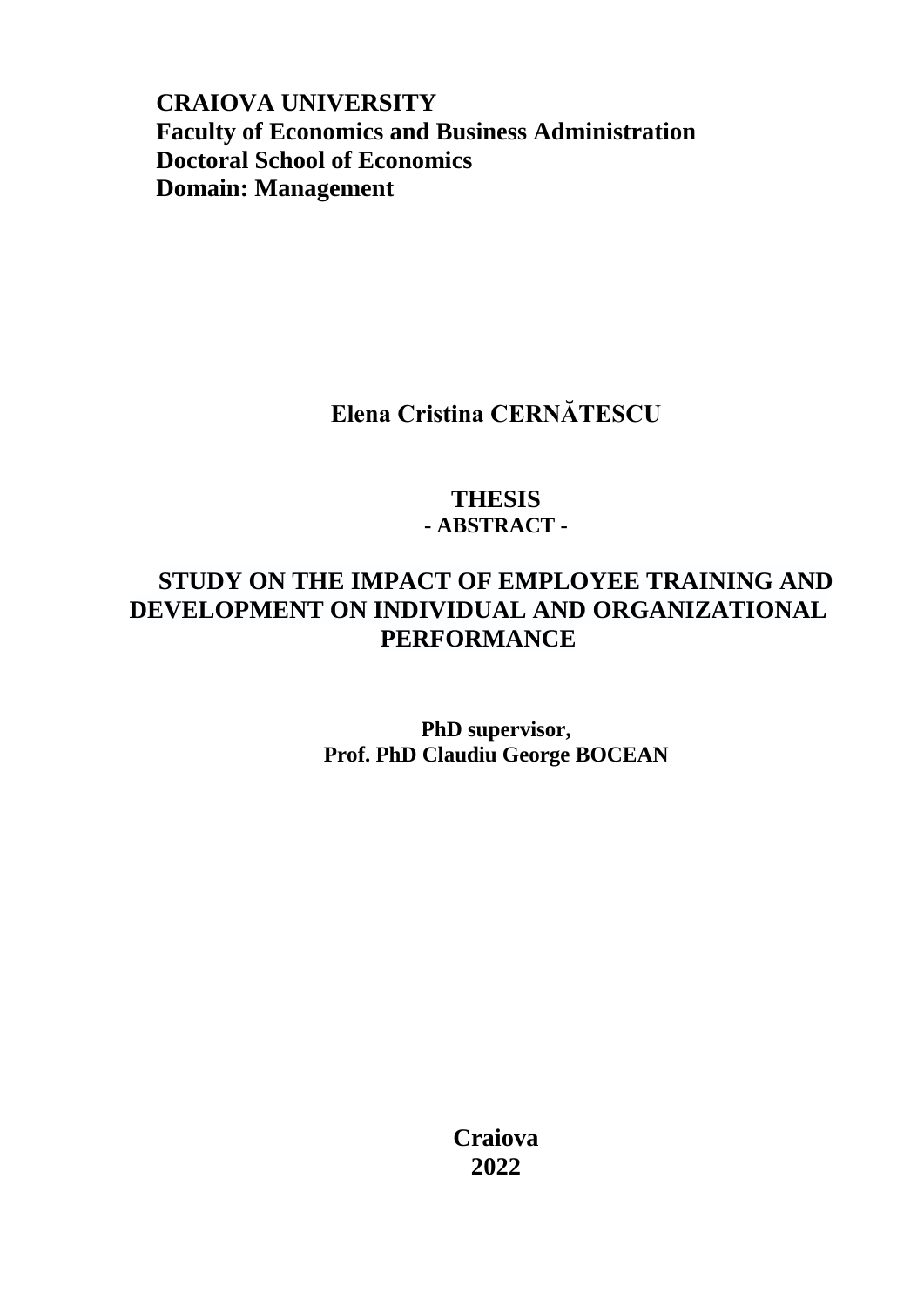## **Contents of the doctoral thesis**

| <b>CHAPTER 1 GENERAL CONSIDERATIONS ON EMPLOYMENT TRAINING</b>                                                             |  |
|----------------------------------------------------------------------------------------------------------------------------|--|
|                                                                                                                            |  |
|                                                                                                                            |  |
| 1.1.1. Establishing the strategic objectives of the organization and analyzing the                                         |  |
|                                                                                                                            |  |
|                                                                                                                            |  |
| 1.1.3. Selection of methods, implementation and evaluation of programs                                                     |  |
|                                                                                                                            |  |
| 1.2. Instrumentation for training and personal development programs 30                                                     |  |
| 1.2.1. Methods and techniques of training and personal development outside the                                             |  |
|                                                                                                                            |  |
| 1.2.2. Methods and techniques of training and personal development                                                         |  |
|                                                                                                                            |  |
| <b>CHAPTER 2 METHODOLOGICAL FRAMEWORK FOR RESEARCH OF</b><br><b>EMPLOYEE TRAINING AND DEVELOPMENT IMPACT ON INDIVIDUAL</b> |  |
|                                                                                                                            |  |
| 2.1. Ways to approach the human resources development process 44                                                           |  |
| 2.1.1. Human resources development as an independent discipline 45                                                         |  |
| 2.1.2. Philosophical perspectives on human resource development 46                                                         |  |
|                                                                                                                            |  |
| 2.1.4. Strategic approach to training and personal development 51                                                          |  |
| 2.2. Models of approach to the process of training and development                                                         |  |
|                                                                                                                            |  |
|                                                                                                                            |  |
| 2.2.2. The conceptual model of research on training and personal development 58                                            |  |
| 2.3. Framework for key strategic training and personal development practices 59                                            |  |
| 2.3.2. The stage of design and development of training and development                                                     |  |
|                                                                                                                            |  |
|                                                                                                                            |  |
|                                                                                                                            |  |
| 2.4. Conceptual framework for training and development outcomes staff 70                                                   |  |
|                                                                                                                            |  |
|                                                                                                                            |  |
| 2.5. Research methodology of the impact of the training and personal                                                       |  |
|                                                                                                                            |  |
| 2.5.1. The problem, the purpose and the objectives of the research 75                                                      |  |
|                                                                                                                            |  |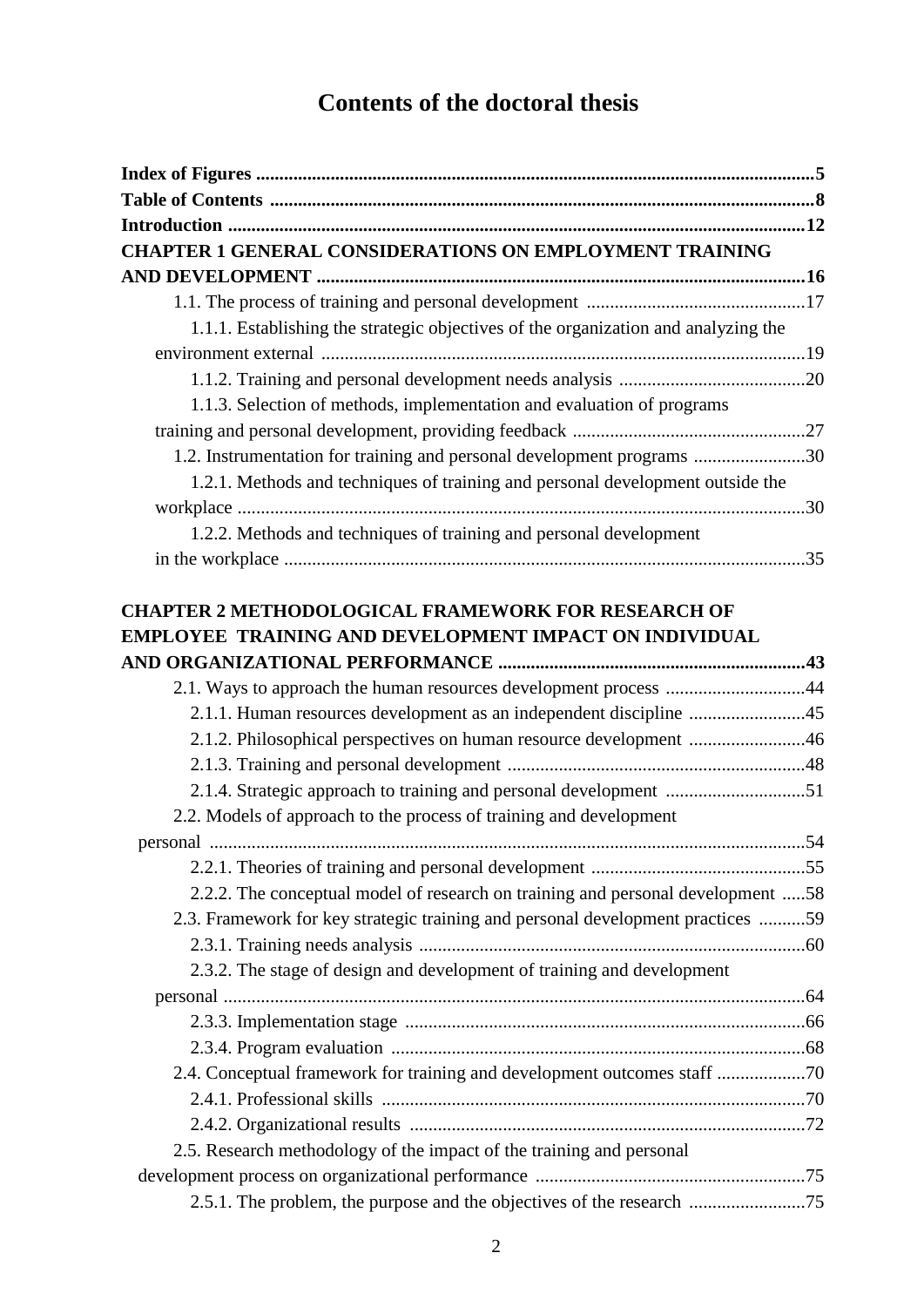| <b>CHAPTER 3 EMPLOYEE PERCEPTION ASSESSMENT INSTRUCTIONS  88</b>                       |  |
|----------------------------------------------------------------------------------------|--|
| 3.1. Presentation of the sample selected for training research professional            |  |
|                                                                                        |  |
|                                                                                        |  |
| <b>CHAPTER 4. ANALYSIS OF EMPLOYEES 'PERCEPTION OF THE</b>                             |  |
|                                                                                        |  |
| 4.1. Involvement of employees in training and personal development activities 123      |  |
| 4.2. Employees' perception of the effects of training and personal development 134     |  |
| <b>CHAPTER 5 ANALYSIS OF EMPLOYEE PERCEPTION OF THE IMPACT OF</b>                      |  |
| <b>EMPLOYEE TRAINING AND DEVELOPMENT ON INDIVIDUAL AND</b>                             |  |
|                                                                                        |  |
|                                                                                        |  |
| 5.2. Employee perception of individual and organizational performance,                 |  |
|                                                                                        |  |
|                                                                                        |  |
|                                                                                        |  |
| 5.2.3. Employees' perceptions of individual performance from                           |  |
|                                                                                        |  |
|                                                                                        |  |
| 5.3. Influence of training and personal development programs and professional          |  |
| competencies on individual and organizational performance, job satisfaction and        |  |
|                                                                                        |  |
| 5.3.1. Analysis of the direct influences of training and personal development programs |  |
|                                                                                        |  |
| 5.3.2. Analysis of the influences of training and personal development                 |  |
|                                                                                        |  |
|                                                                                        |  |
|                                                                                        |  |
| Appendix 1. Questionnaire to analyze employees' perceptions of the relationship        |  |
| between training and personal development and individual and organizational            |  |
|                                                                                        |  |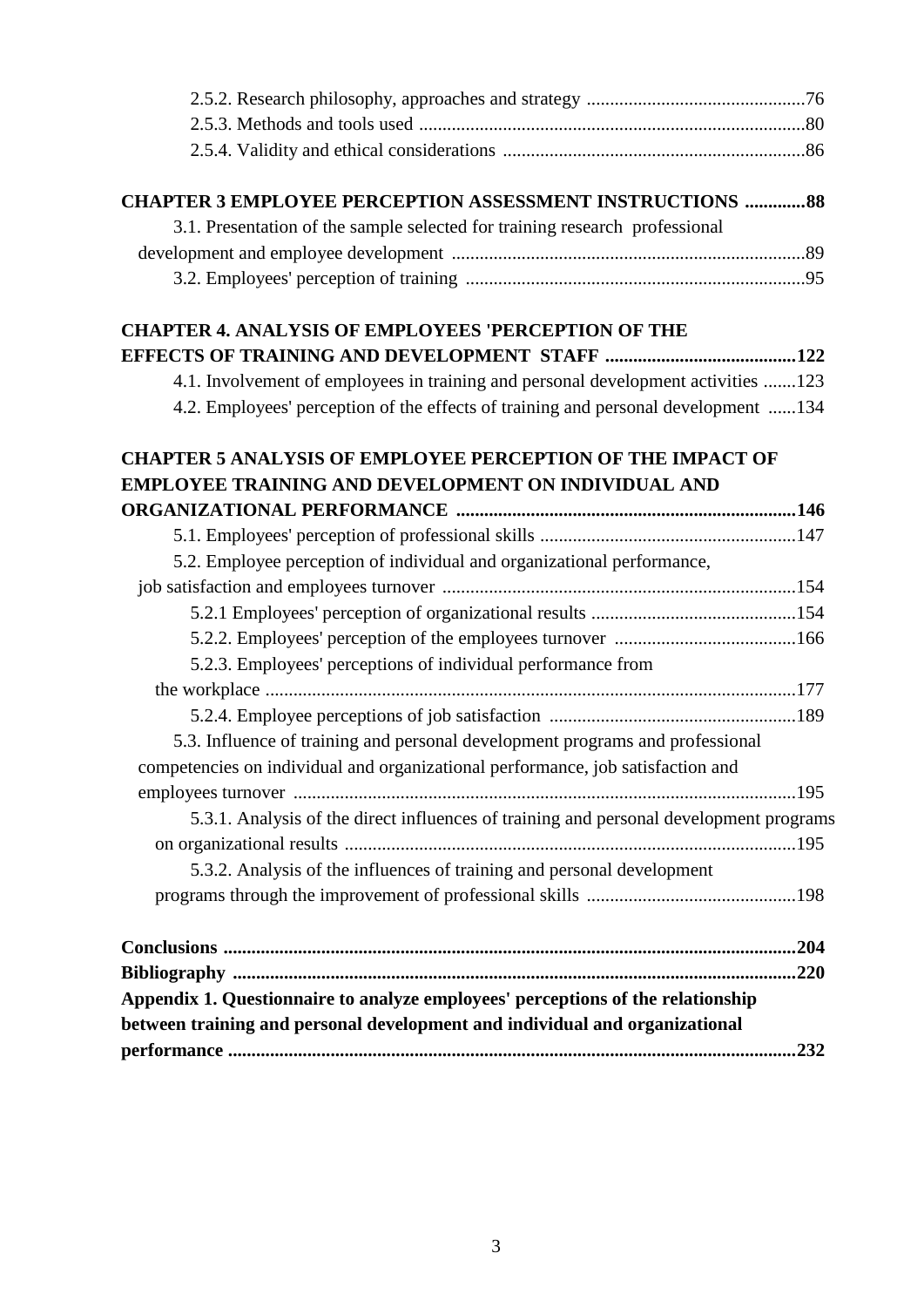## **SUMMARY**

Training and personal development programs (FPDP) are a challenge for all organizations, both public and private. In this paper we aim to contribute to the state of knowledge aimed at the impact of training and personal development of employees on organizational performance, by creating a methodological framework necessary to identify positive and negative influences. The research will focus on providing a holistic view of FPDP practices in public organizations in Romania, in order to make recommendations for future FPDP programs and to formulate a framework for essential FPDP practices.

**Topicality of the topic and the degree of knowledge of the research area.** In order to remain competitive in an increasingly globalized economy, organizations are giving increasing priority to the continuous learning of employees in order to improve their skills and competencies. Organizations that build learning-oriented cultures will be able to adapt and succeed in the ever-changing business environment. Employee skills and knowledge are considered a competitive advantage in the contemporary knowledge-based society. As organizations grow in size and complexity, the challenges they face as well as the number of employees in need of training and personal development programs (FPDP) increase. The factors that have influenced the business world in the past have changed in recent years. Economic development, the knowledge economy, globalization and technological change have created a huge gap in skills and knowledge that creates a need for employees and managers to acquire additional skills and abilities. Changes in market demand and constant changes in work processes involve constant changes in the skills needed for an organization's activities. These changes have increased the challenges and pressures facing organizations. To meet these challenges, many organizations use FPDP programs to fill the skills gaps needed for organizational activities.

**The structure of the doctoral thesis, the research objectives and the research questions.** The study aims to investigate the impact of training, the effects on individual and organizational performance and make recommendations for more effective management of FPDP programs in the future.

The following objectives have been formulated to effectively assess the impact of FPDP initiatives on individual and organizational performance and the factors influencing FPDP:

• researching the nature of FPDP programs in order to formulate a theoretical framework for the study and future development of FPDP programs;

• establishing a methodological framework based on the investigation of the relevant specialized literature in the field of FPDP of employees and laying the foundations for an empirical study on the impact of professional training and personal development of employees on organizational performance;

• assessing the effectiveness of the FPDP on all employees in terms of employee knowledge, employee skills, ability, work ethic, general morale and confidence, and the relationship between the FPDP, employee professional skills, employees turnover, job satisfaction work and performance at work;

• researching the effectiveness of the FPDP in terms of overall individual and organizational performance, in order to make recommendations for better future performance;

• developing a framework for key FPDP practices and making recommendations for the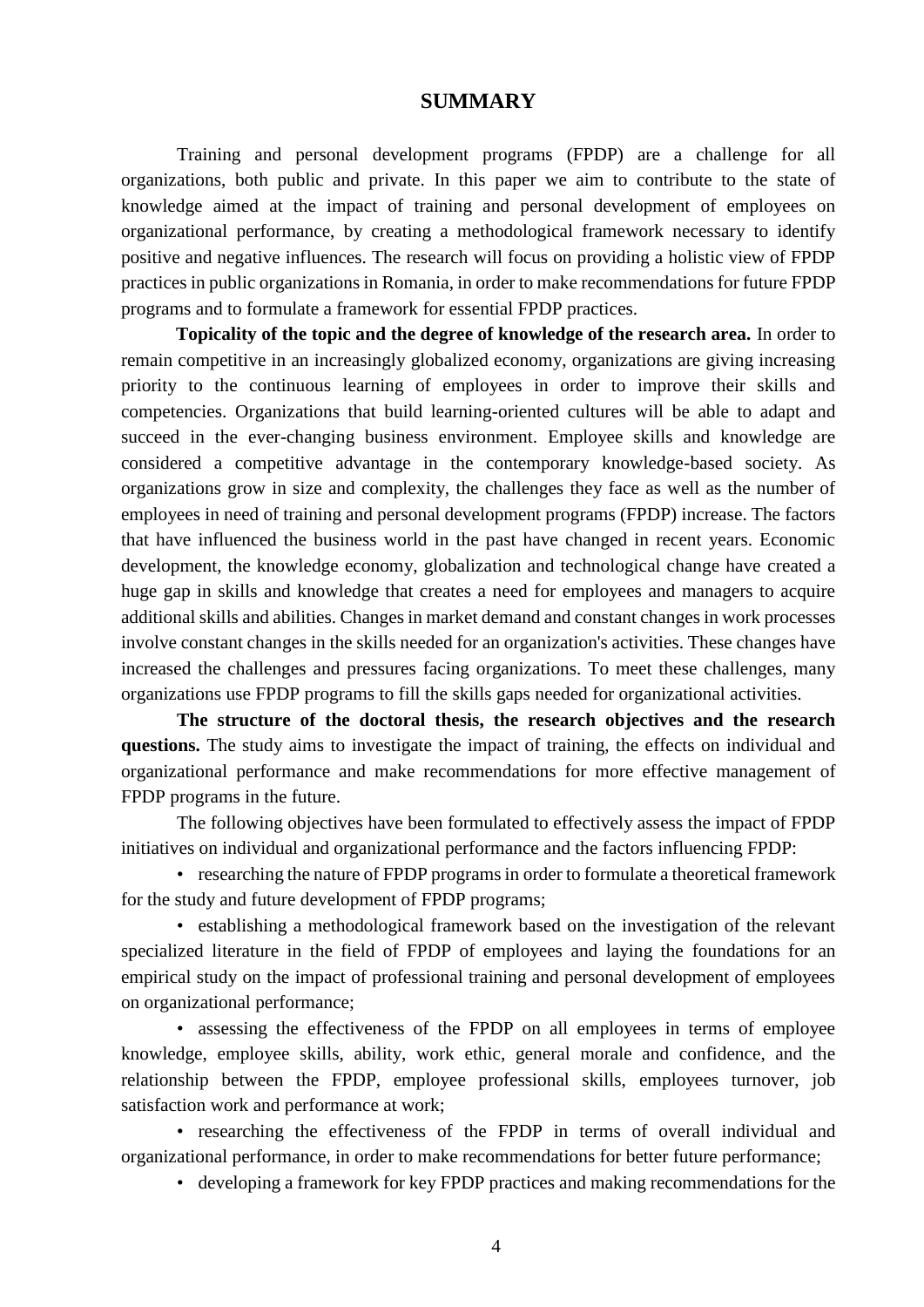effective planning, implementation and practice of FPDP policies in organizations.

In order to achieve the objectives of the research and the purpose of the paper, a series of research questions were formulated that underlie the formulation of the hypotheses investigated based on the data provided by the empirical study:

1. How effective are current FPDP programs in research organizations?

2. What impact do FPDP programs have on knowledge, skills, abilities, morale, performance, intention to quit, job satisfaction, and job productivity?

3. What are the economic-socio-demographic variables that differentiate the impact of FPDP programs on organizational outcomes?

4. To what extent do FPDP programs improve individual and overall organizational performance?

5. What is the mediating effect of the improvement of professional skills acting in the relationship between FPDP programs and organizational results, performance and job satisfaction, employees' turnover?

The research objectives are treated sequentially in the five chapters of the paper, from the perspective of the pragmatism paradigm combining quantitative and qualitative methods, following five axes of research.

**The motivation for choosing the topic and the importance of research.** The results of this study will be of great help to future researchers and academics alike who are researching knowledge in the field of human resource development in Romania and beyond. The information collected from the organizations included in the empirical study will highlight the strengths as well as the shortcomings in the formulation and implementation of FPDP programs. Through this study we aim to contribute to knowledge by presenting an improved framework, useful for researchers in the field of the effects of FPDP programs in public sector organizations. The results of this study can serve as a tool for a more extensive future study in the field of FPDP in both the public and private sectors. Therefore, the results will improve the planning, formulation and execution of future FPDP programs to ensure the long-term sustainability of organizations.

**Methodological tools used.** A mixed method of simultaneous data collection has been applied in this research, as it provides both quantitative and qualitative data. Various statistical methods were used in the investigation to determine the relationship between the variables of interest. These include descriptive statistics, Chi-square test, correlation, multiple regression and modeling of structural equations. Descriptive statistics use the average as well as the frequencies of the variables. The Chi-square test allows the comparison of a categorical data group with an estimated theoretical distribution. Inferential statistical tests such as multiple statistical regression and modeling of structural equations provide valuable information that promotes an understanding of the impact of FPDP on employee competencies and outcomes, including perceived improvement in organizational performance.

**Research results.** The five chapters of the paper follow sequentially the objectives and axes of the research.

The first chapter of the paper focused on *researching the nature of FPDP programs to formulate a theoretical framework for the study and future development of FPDP programs*. The main objective of this line of research was to present the general considerations regarding the training and development of employees, the way in which the general process of training and development of employees is carried out.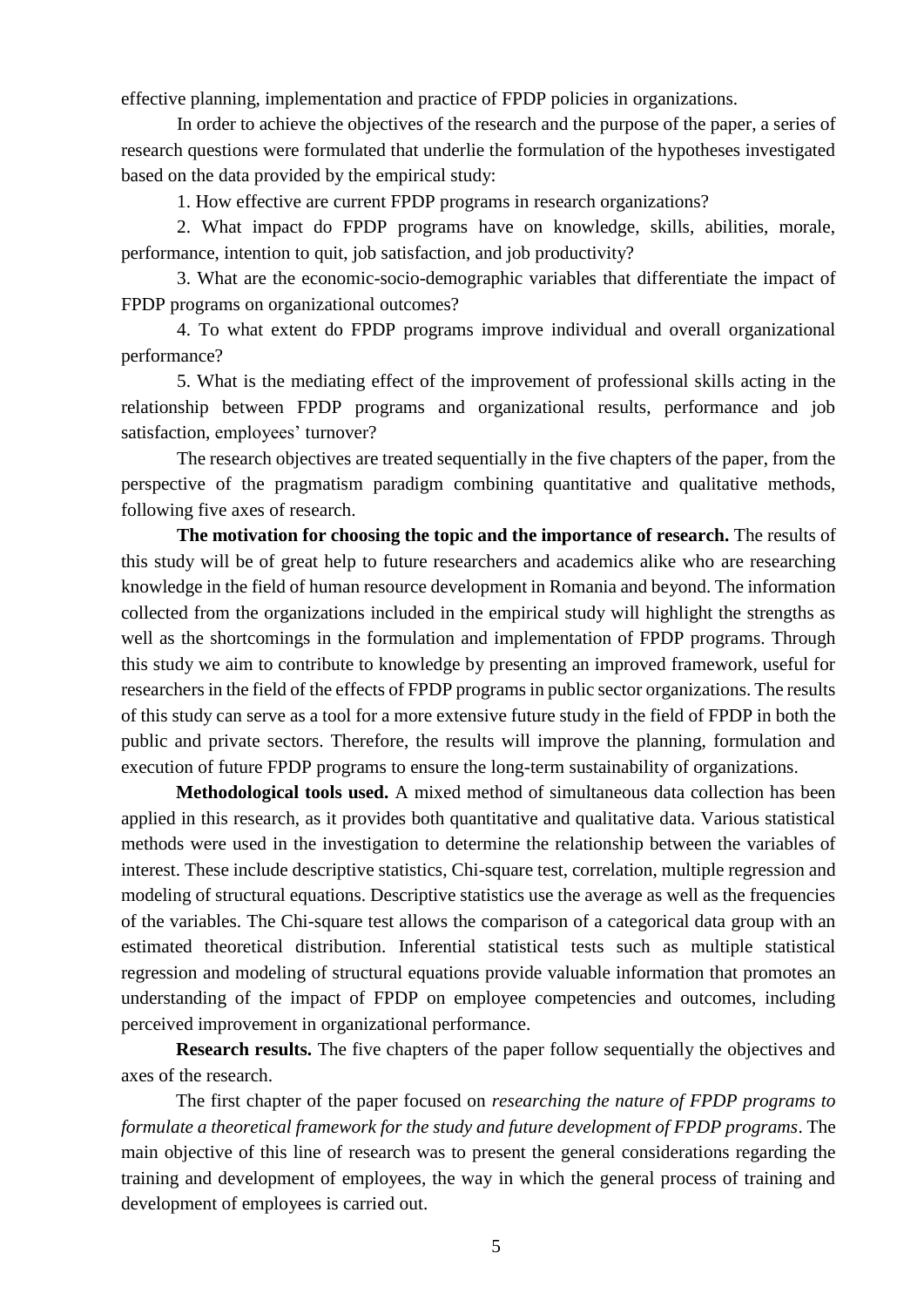Organizations use FPDP programs for a variety of reasons. For example, the approach to organizational development of the FPDP process is based on the needs of departments, while the systematic approach to training needs is based on the identification of training needs of organizations. On the other hand, the political approach of the FPDP process favors privileged and loyal workers to individuals endowed with authority in the organization.

Successful business in the global economy requires new knowledge and skills. Therefore, a concerted effort needs to be made to identify FPDP needs. As companies evolve through various technological and environmental changes, employees and managers need to keep up with these changes so that they can adapt. This can be done through FPDP programs. That is, as structural changes in the economy occur, management must respond to such changes. Constant changes in production technology and work practices require continuous FPDP interventions. While some organizations operate in a stable business environment, others operate in fast-paced industries. It is especially important for the latter to train and retrain their employees on an ongoing basis. Changes in the production process of an extremely complex product influence the rate of formation and development offered by an organization. These changes require not only highly trained employees, but also constant learning to adapt to the processes.

The second chapter of the paper focused on *building a methodological framework for researching the impact of employee training and development on individual and organizational performance*. In this chapter we laid the foundations of the methodological framework of research on the impact of training and development of employees on individual and organizational performance, based on the review of the literature, by consulting bibliographic sources with a theoretical-methodological content, but also bibliographic sources with a strong empirical character.

The conceptual framework was obtained by adapting Holton's (1996) human resource development measurement and assessment model and Holton III and Bates's (2008) Learning Transfer System (LTSI) inventory measurement model to the context of empirical research. in Romania, by taking into account the results of secondary data collected from the literature. The results of the empirical study confirm the findings of Holton (1996). Although not all of the variables mentioned in Holton's (1996) model exerted an influence on human resource development, the FPDP has been confirmed as a strong influencing factor in increasing employee skills and job performance, which can lead to improved organizational outcomes. .

Research design is an important link between the theory and analysis that underpinned the study and the data collected. The ontological property of a study can be explained as follows: people's opinions reflect their attitudes, and their attitudes reflect their performance. Epistemology is concerned with knowledge and beliefs about reality; she is concerned with how people come to their perceptions and the origins of those perceptions. In order to carry out the research, the sources of knowledge that represent valid knowledge from an epistemological objective were people's perceptions of the phenomenon studied. Interactions with individuals allowed the researcher to generate and validate theoretical knowledge. This research has adopted a pragmatic approach, which aims to solve problems by choosing the explanations that produce the desired results. For the research, the case study was used as a strategy to investigate the research questions and objectives. A case study is a powerful research methodology that allows an investigator to carefully examine the data in a particular setting. A major disadvantage of case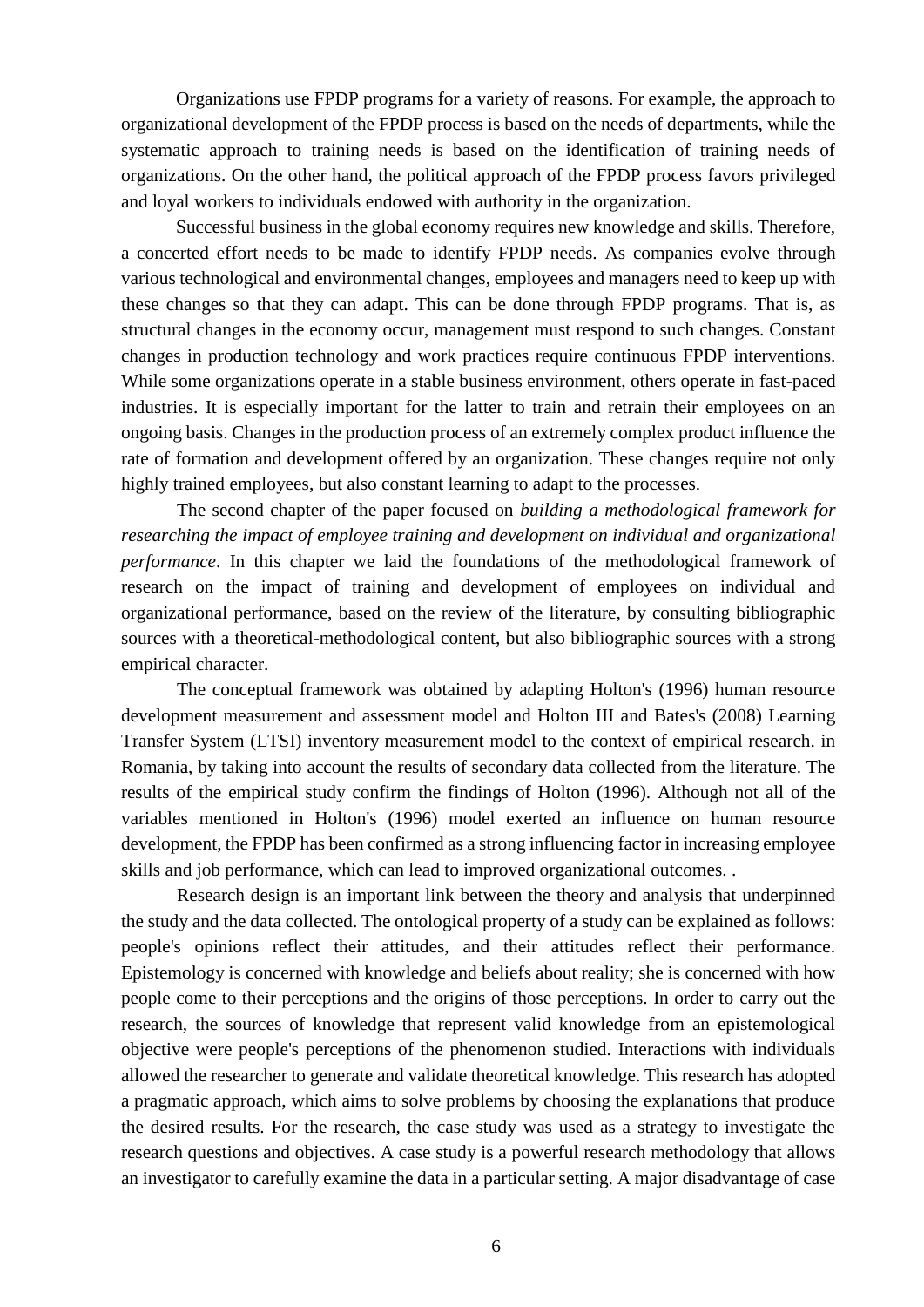studies is that their results can only be applicable in similar cases; being difficult to apply to society as a whole.

The third chapter of the paper focused on *assessing employees' perceptions of training*. The main objective of the chapter was to investigate and explore employees' perceptions of training in general. An improvement in skills and knowledge during training programs can lead to an increase in an employee's overall job performance. Therefore, the more skills employees acquire through training, the more likely they are to improve their performance in the workplace.

The evaluation and measurement of training effectiveness should be incorporated into the training plan. It is therefore recommended that public sector organizations evaluate their training programs regularly, at least once or twice a year, and that the results be established and documented for future activities. In addition, management should ensure that successful completion of training is recognized in the performance appraisal and, where appropriate, rewarded.

The fourth chapter of the paper focused on *the analysis of employees' perceptions of the effects of training and personal development*. Following the analysis, we found that the tendency to participate in FPDP programs was inclined towards the involvement of the majority in such programs, regardless of the wishes of the individual or the organization. FPDP programs are always implemented as needed. Training and development may be made compulsory only when used as a tool for the transmission of information on health and safety at work. Under normal circumstances, the FPDP should be based on the individual needs of employees and organizational tasks and requirements. FPDP programs have been very effective in selected organizations in achieving the goals set by the organization. All indicators show that FPDP initiatives have been very successful. Employee skills have been improved, customer complaints have decreased, and the overall performance of employees and the organization has been improved. The training needs analysis was performed at all organizational levels, but was predominant at the organizational level and less extensive at the personal level.

The fifth chapter of the paper focused on *the analysis of employees' perception of the impact of employee training and development on individual and organizational performance*. In this chapter, we aimed to examine and explore employees' perceptions of the impact of FPDP programs on organizational outcomes, workplace performance, employee satisfaction, and the employees turnover the organization. An important factor in studying the impact of FPDP programs on individual and organizational performance is the professional skills whose improvement leads to increased performance.

The overall results of this study indicate that the proper management and implementation of training and education programs can significantly improve the performance of employees and the organization. Therefore, any organization that wants to be productive should make FPDP programs an essential part of its strategic business plan. Training and development play a major role in improving organizational performance. Public sector organizations need to be constantly looking for additional approaches and practices on human resources that can improve employee performance. Organizations must strategically and methodically develop training and personal development programs that are designed to achieve the desired organizational performance.

**Own contribution and elements of originality.** The main objectives of the paper were to assess the impact of the implementation of FPDP programs on improving employee skills, job performance, employees turnover, job satisfaction and organizational results to make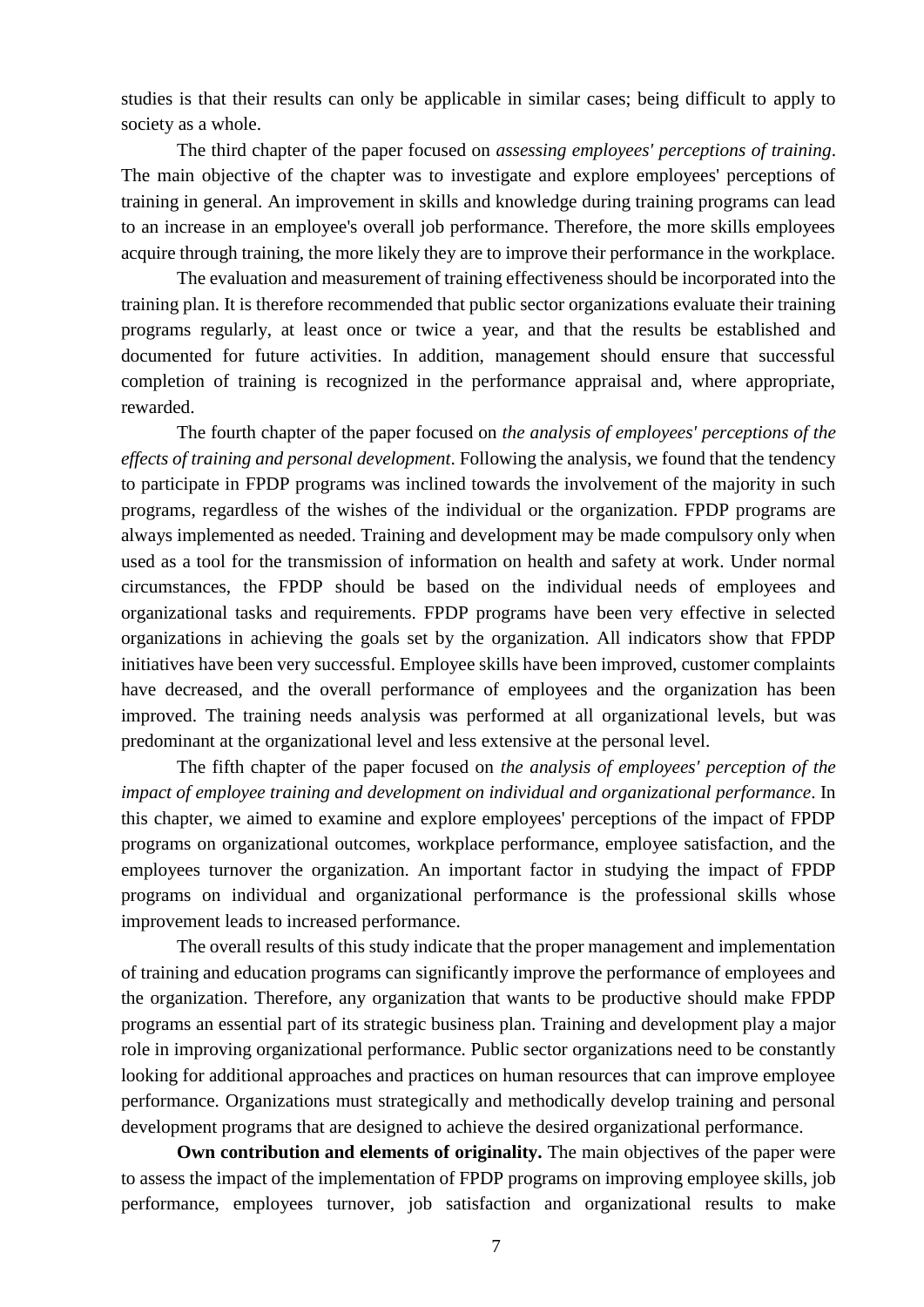recommendations to improve the training process. . This study contributes to the validation and improvement of the Learning Transfer System Inventory (LTSI) measurement model, which has been integrated with Holton's model of research and measurement of human resource development assessment. This model, validated in the paper, can be used for future studies and measurements in the field of FPDP. Therefore, the conclusions of this paper can serve as a methodological tool for a future broader study in the field of FPDP in public sector organizations in Romania or in other countries.

The research methods and statistical analyzes used in this study were optimized to suit the specifics of the research, and the results obtained were tested and validated using different strategies. To avoid biases and limitations, the study used triangulation methods, using both qualitative and quantitative approaches. The mixed research method was important because the analyzed phenomena have different layers; therefore, the mixed method allowed comparisons to be made between subgroups of employees. The research methods and statistical analysis used allowed for in-depth information to be obtained from employees, which allowed for the formulation of well-founded conclusions and recommendations for the development and future development of FPDP programs.

Following the empirical investigation, it was found that training and development have a positive impact on employees' skills, knowledge and abilities, regardless of their position and function. Going through FPDP programs also has a significant positive impact on individual and organizational performance, leading to improved workplace performance. Moreover, we found that confidence in FPDP programs has strong positive effects on the level of labor productivity, leading to an increase in the level of confidence in their own knowledge, skills and abilities of employees.

The paper makes, first of all, an important contribution to the knowledge stage by presenting a conceptual framework on the evaluation of the effects of FPDP on organizational results through the mediation of professional skills, a framework formulated following the findings of the literature review. In addition, the paper contributes to the knowledge, adding value to the ongoing debate on the impact of FPDP in a public organization and by presenting a model for the future study and management of FPDP programs.

The originality of the paper also lies in the fact that it includes a complex and comprehensive empirical study of the effects of FPDP in four organizations that investigated the relationship between FPDP programs and organizational and individual outcomes. Therefore, this study offers a new perspective on FPDP research, providing an in-depth analysis of FPDP programs in a public sector organization. The study aimed to fill the gap in the literature, adding value to the ongoing debate on the effects of FPDP on organizational performance.

**Recommendations for further research.** This study was conducted in four public sector organizations. Therefore, future research should be conducted to include a survey of other public and private sector organizations in Romania, which will provide more accurate data on the effects of FPDP on individual and organizational performance results and validate the results obtained under conditions of increased representativeness.

Subsequent research involving Romanian public organizations should take a holistic approach by including other models of human resource development; this will provide extensive knowledge of human resource development and organizational performance. Moreover, a longitudinal research study is needed to make stronger causal statements about the relationships